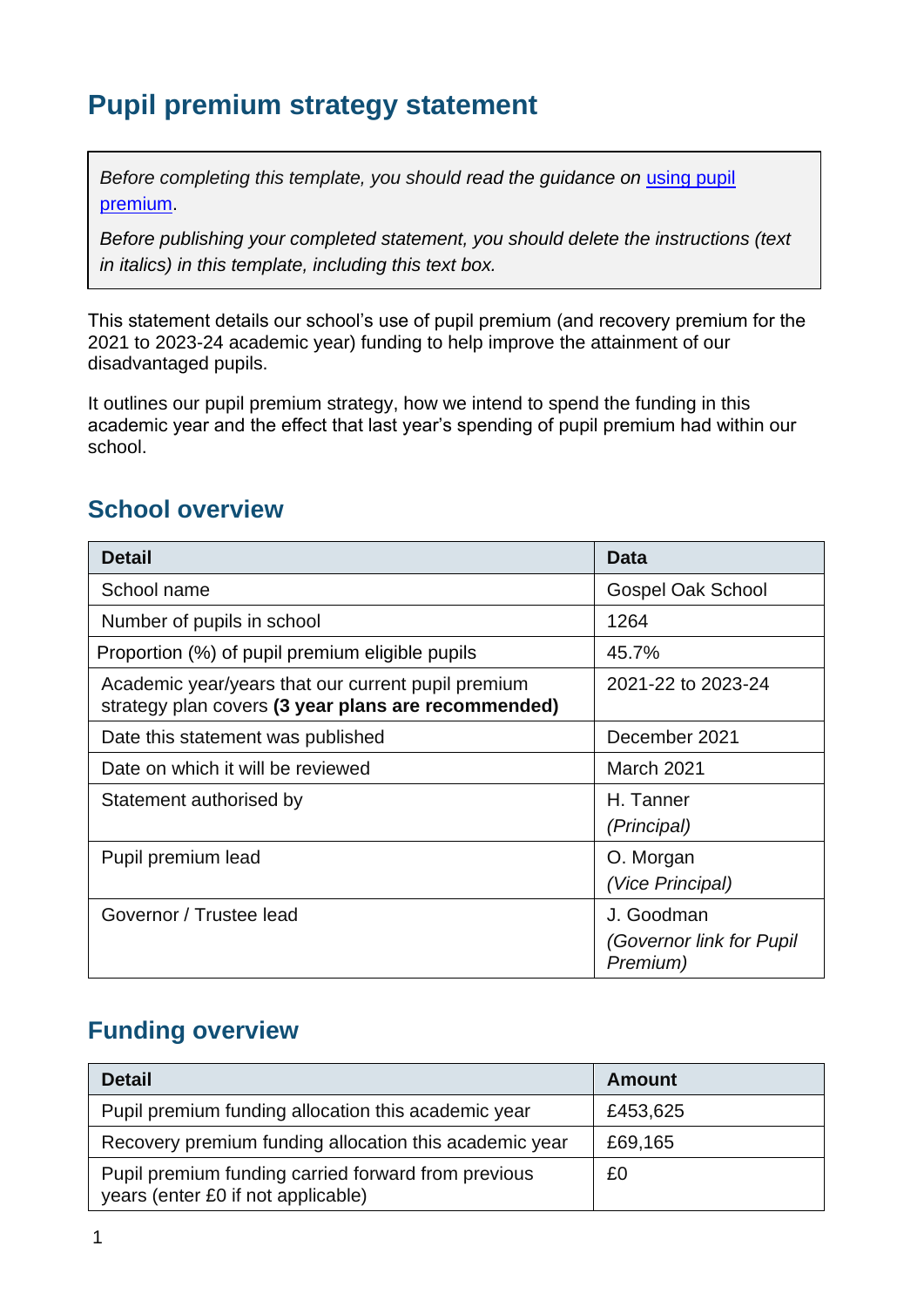| Total budget for this academic year                                                                                                 | £522,790 |
|-------------------------------------------------------------------------------------------------------------------------------------|----------|
| If your school is an academy in a trust that pools this<br>funding, state the amount available to your school this<br>academic year |          |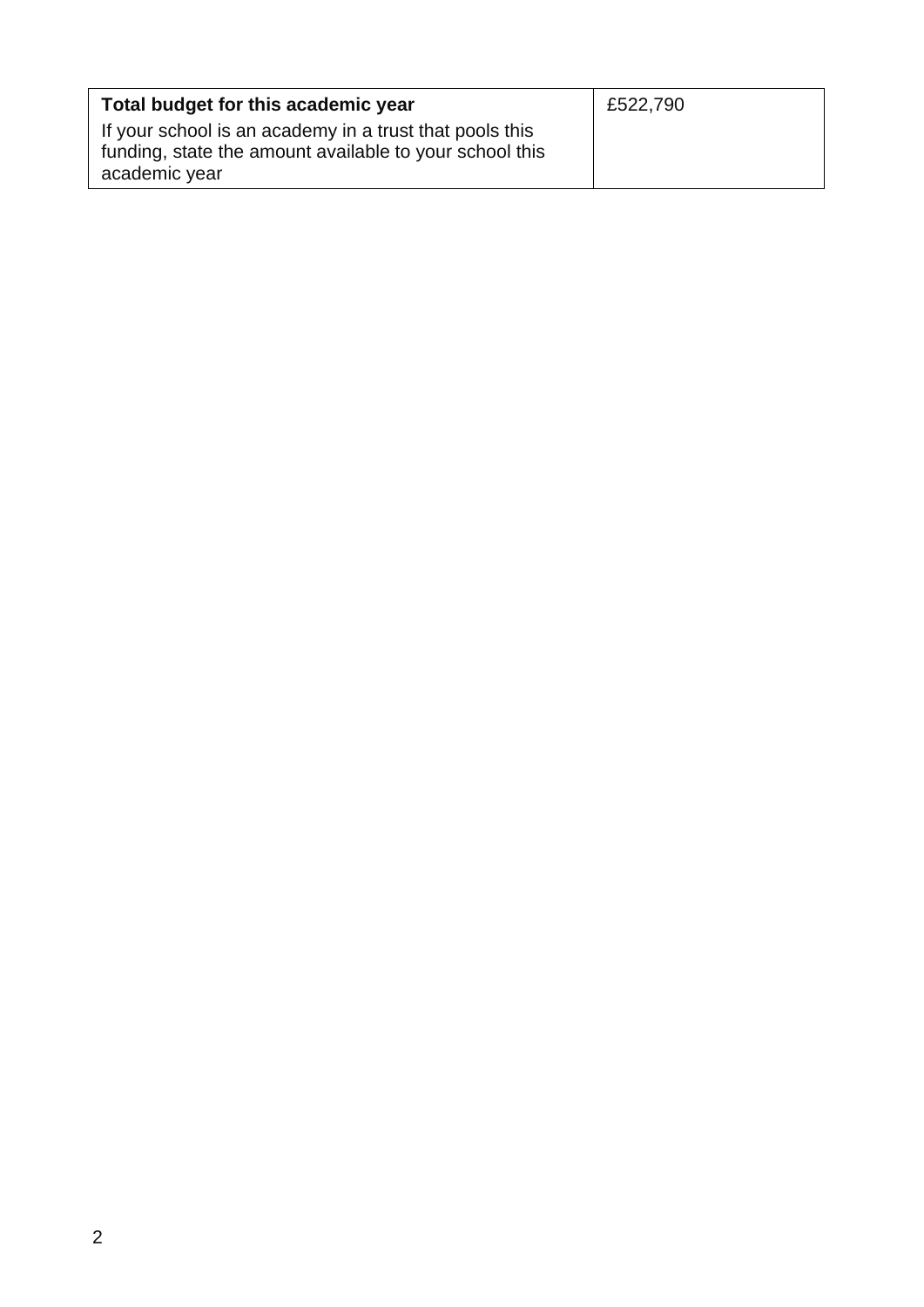## **Part A: Pupil premium strategy plan**

### **Statement of intent**

The intent is to develop resilient individuals who gain the knowledge and skills needed to acquire qualifications that allow them to secure ambitious pathways to destinations ensuring they thrive in a changing world. We achieve this by providing a broad and ambitious curriculum for all, with an emphasis on targeted support, where needed, to stop a pupil's circumstances affecting their academic progress and therefore, life chances. Our priority is to implement our vision through highly effective classroom teaching supplemented by interventions to support vulnerable learners. In planning our Pupil Premium Strategy, we have drawn on a range of experience, evidence-based research and best practice from across the Trust and the Education Endowment Foundation's Teaching and Learning Toolkit which found that the most important factor in improving narrowing the disadvantage gap is effective teaching day after day. High-quality Teaching and Learning is therefore the most effective strategy in narrowing this gap but our school plan also details a range of out of lesson interventions to support pupils further. The causes and consequences of disadvantage affect all pupils differently and as such our interventions are bespoke and targeted depending on individual needs. All leaders, including the Governors, are committed to ensuring the Pupil Premium funding is targeted to provide the best possible outcomes to pupils that may be at a disadvantage.

The school use the EEF tiered approach. EEF's pupil [premium](https://educationendowmentfoundation.org.uk/evidence-summaries/pupil-premium-guide/) guide .

- 1. High Quality Teaching
- 2. Targeted Academic Support
- 3. Wider Strategies relating to significant non-academic barriers including attendance, behaviour and Social and Emotional Learning/support.

The tiered approach is managed by schools but with mandatory aspects (For e.g 5 agreed approaches to classroom organisation. These include each teacher knowing all their Pupil Premium pupils and ensuring thoughtful seating arrangements are in place to support those pupils). The school uses the Pass survey to support profiling so the school can disrupt emerging patterns which cause concern. All data is always broken down to include sub-groups of Pupil Premium (including when monitoring online remote learning and device access during the global pandemic). The school is driven by a moral imperative to improve outcomes and experiences for learners from disadvantaged backgrounds and all schools understand the tiered approach and agreed focus areas within each tier. As a School we are committed to improving our expertise as leaders and teachers working with the disadvantaged and most vulnerable learners and are working closely with the EEF, the guidance documents and the Big Picture teaching and Learning Toolkit EEF Big [Picture](https://educationendowmentfoundation.org.uk/school-themes/)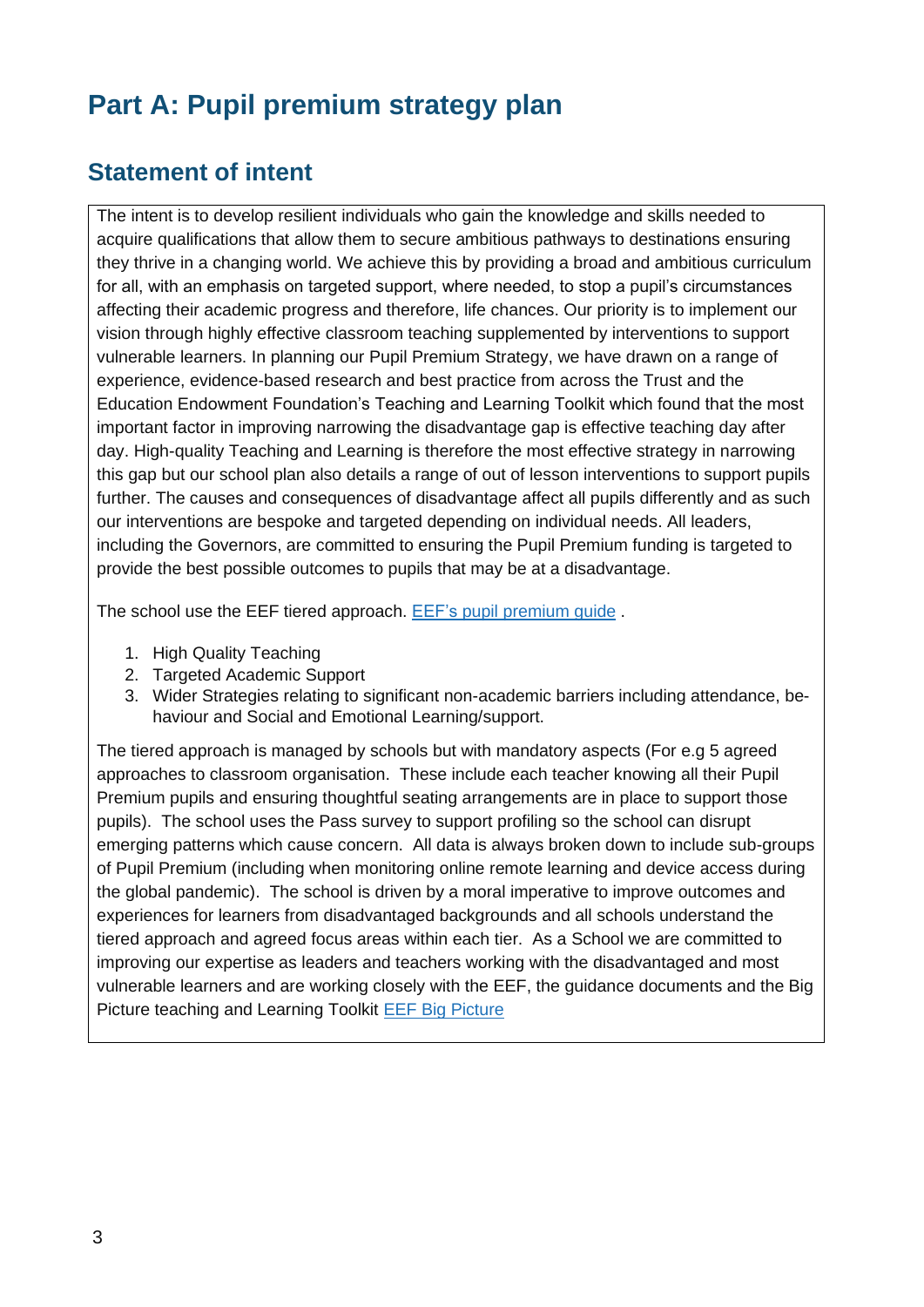### **Challenges**

This details the key challenges to achievement that we have identified among our disadvantaged pupils.

| <b>Challenge</b><br>number | <b>Detail of challenge</b>                                                                                                                                                                                         |
|----------------------------|--------------------------------------------------------------------------------------------------------------------------------------------------------------------------------------------------------------------|
| 1                          | NGRT testing shows that the average reading ability of pupils is lower than the<br>national average. In particular, disadvantaged pupils have a lower<br>Standardised Age Score (SAS) on average than their peers. |
| $\overline{2}$             | Testing and observations have identified that disadvantaged pupils have a<br>generally lower attainment in maths than their peers.                                                                                 |
|                            | At KS3, on average the number of PP students who were assessed to be on<br>or above their target grade was 46.5% compared with non-PP students who<br>were 52.6%.                                                  |
| 3                          | Attainment data shows that pupils in KS4 have large gaps in subject<br>knowledge and skills due to the lack of teacher input during the national<br>lockdown.                                                      |
|                            | The most recent assessments show that the attainment A8 figure for<br>disadvantaged student is 8.75 points below their peers.                                                                                      |
|                            | (This data is going to be updated in response to the mock exams w/c<br>13.12.21)                                                                                                                                   |
| 4                          | Our attendance data over the last academic year indicates that attendance<br>among disadvantaged pupils has been 6.64% lower than for non-disadvan-<br>taged pupils.                                               |

#### **Intended outcomes**

This explains the outcomes we are aiming for **by the end of our current strategy plan**, and how we will measure whether they have been achieved.

| <b>Success criteria</b><br>Intended outcome |
|---------------------------------------------|
|---------------------------------------------|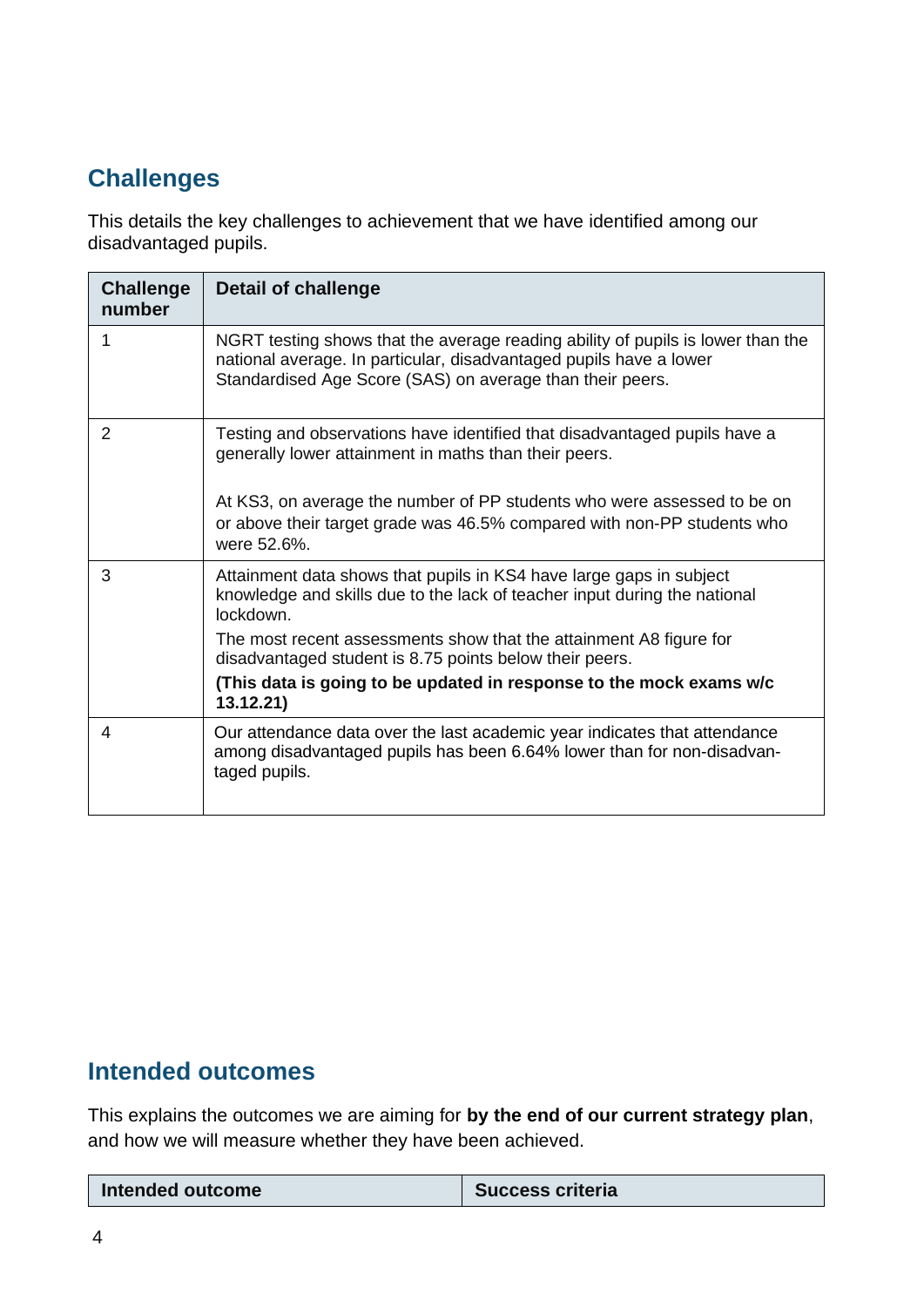| Improve the reading ability of students in KS3<br>who are disadvantaged.     | SAS improvement of 3 points in each year<br>group at KS3.                                                     |
|------------------------------------------------------------------------------|---------------------------------------------------------------------------------------------------------------|
| Improve maths attainment for those students<br>who are disadvantaged at KS3. | Increase in the average number of PP<br>students achieving or exceeding their target<br>by 20%.               |
| Improve the attainment 8 score of<br>disadvantaged.                          | The gap between the attainment 8 score for<br>Pupil Premium and non-Pupil Premium is on<br>average is 0.      |
| Attendance to improve for the disadvantaged<br>students.                     | The gap between the disadvantaged and<br>non-disadvantaged pupils is no greater than<br>the national average. |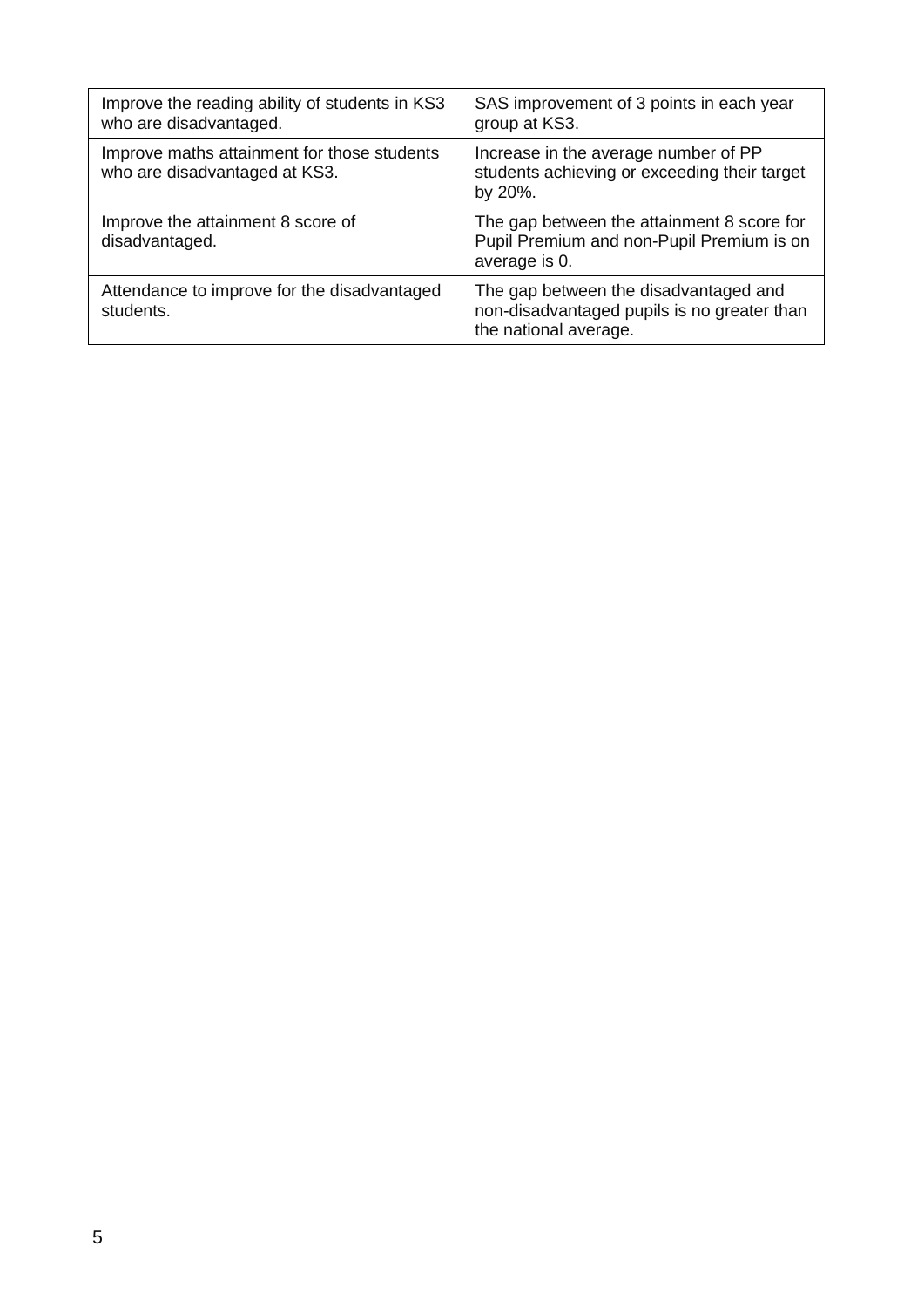### **Activity in this academic year**

This details how we intend to spend our pupil premium (and recovery premium funding) **this academic year** to address the challenges listed above.

#### **Teaching (for example, CPD, recruitment and retention)**

Budgeted cost: £ *261,395*

| <b>Activity</b>                                                                                                              | Evidence that supports this approach                                                                                                                                                                                                                                            | <b>Challenge</b><br>number(s)<br>addressed |
|------------------------------------------------------------------------------------------------------------------------------|---------------------------------------------------------------------------------------------------------------------------------------------------------------------------------------------------------------------------------------------------------------------------------|--------------------------------------------|
| Accelerated reader<br>run at KS3 in tutor<br>time and some<br>English curriculum<br>time                                     | 'Accelerated Reader appears to be effective for<br>weaker readers as a catch-up intervention at the<br>start of secondary school.' 'Approximately 3<br>months of additional progress in reading age after<br>22 weeks.'<br><b>EEF Project Report Accelerated Reader</b>         | 1                                          |
| <b>Reciprocal Reading</b>                                                                                                    | Children in the 'Reciprocal Reading targeted<br>intervention group made the equivalent of 2<br>additional months progress in overall reading and<br>reading comprehension, on average, compared to<br>the equivalent children'<br><b>Reciprocal Reading - Evaluation Report</b> | 1                                          |
| <b>Teaching Assistant</b><br>support in lessons to<br>also prioritise<br>disadvantaged pupils                                | 'Usually those [pupils] with difficulties connected<br>to learning, behaviour or attention – helps them<br>develop confidence and motivation, good working<br>habits and the willingness to finish a task.'<br><b>EEF Making the Best Use of Teaching Assistants</b>            | 1, 2 and 3                                 |
| Provide high quality<br>professional<br>development<br>programme for all<br>teachers including<br>instructional<br>coaching. | 'High-quality teaching improves pupil outcomes<br>and effective professional development offers a<br>crucial tool to develop teaching quality and<br>subsequently enhance children's outcomes in the<br>classroom.'<br><b>EEF Effective Professional Development</b>            | 1, 2 and 3                                 |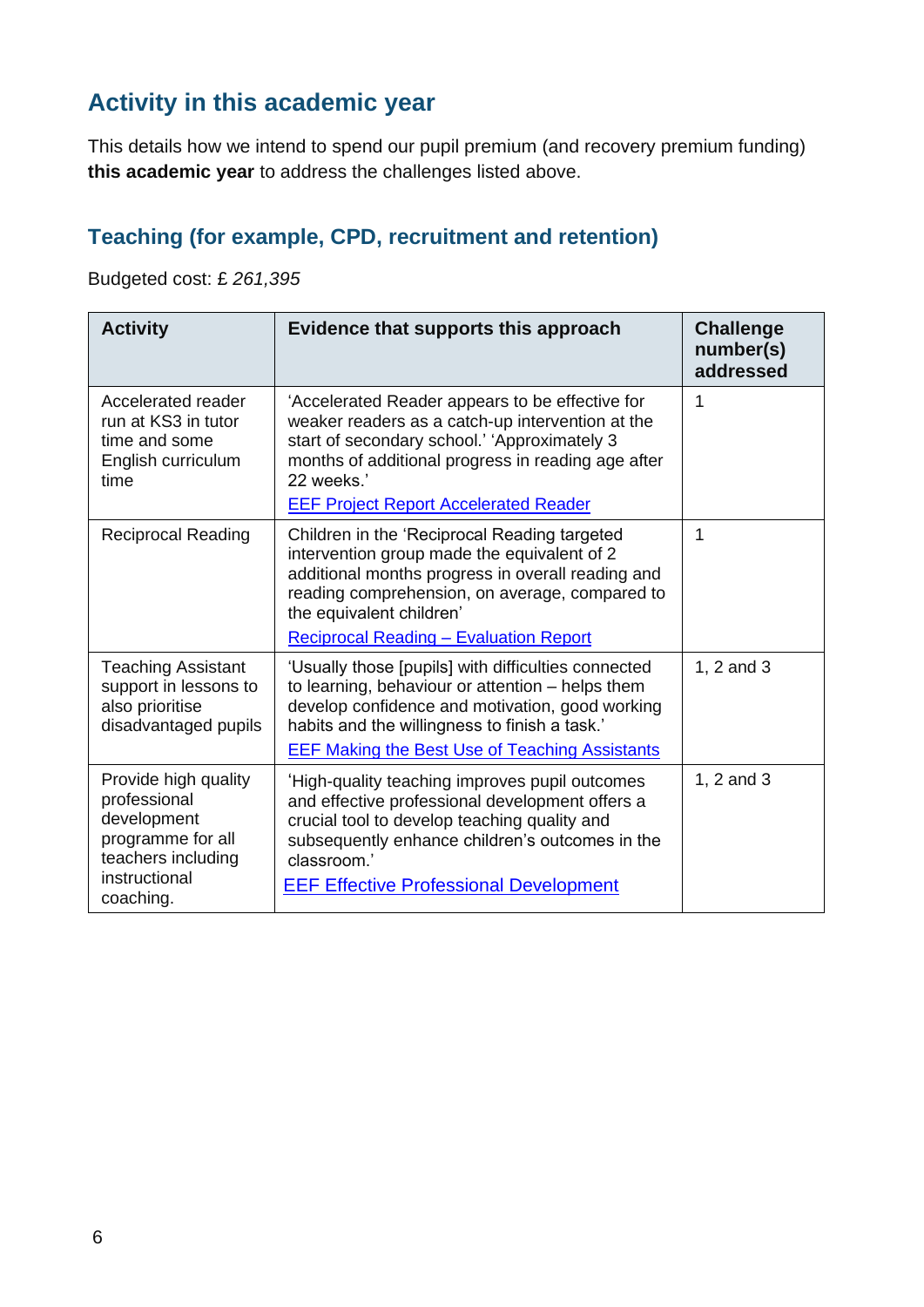#### **Targeted academic support (for example, tutoring, one-to-one support structured interventions)**

Budgeted cost: £ *130,395*

| <b>Activity</b>                                                     | Evidence that supports this approach                                                                                                                                                                                                                                                     | <b>Challenge</b><br>number(s)<br>addressed |
|---------------------------------------------------------------------|------------------------------------------------------------------------------------------------------------------------------------------------------------------------------------------------------------------------------------------------------------------------------------------|--------------------------------------------|
| Peer mentoring for<br>Reading as part of a<br>'buddy' system        | 'Effective are similar (+5 months) for both primary<br>and secondary are pupils.' 'Impact is similar (+5<br>months) for both literacy and mathematics.'<br>'Lower attaining pupils tend to benefit more (+6<br>months) than higher attaining pupils.'<br><b>EEF Peer Tutoring Report</b> | 1                                          |
| Small group reading<br>intervention for the<br>weakest readers      | 'Most of the research on small group tuition has<br>been conducted on reading and there is a greater                                                                                                                                                                                     | 1                                          |
| Small group<br>intervention for the<br>weakest students in<br>maths | impact, on average (+4 months).<br><b>EEF Small Group Tuition</b>                                                                                                                                                                                                                        | $\overline{2}$                             |
| One to one reading<br>intervention/tuition                          | 'Studies in England have shown that pupils<br>eligible for free school meals typically receive                                                                                                                                                                                           | 1                                          |
| Targeted academic<br>tuition                                        | additional benefits from one-to-one tuition. Low<br>attaining pupils are particularly likely to benefit.'<br><b>EEF One to one tuition</b>                                                                                                                                               | 1, 2 and 3                                 |

#### **Wider strategies (for example, related to attendance, behaviour, wellbeing)**

Budgeted cost: £ *130,395*

| <b>Activity</b>                                                                          | Evidence that supports this approach                                                                                                                                                                         | <b>Challenge</b><br>number(s)<br>addressed |
|------------------------------------------------------------------------------------------|--------------------------------------------------------------------------------------------------------------------------------------------------------------------------------------------------------------|--------------------------------------------|
| Behaviour and<br>resilience mentoring                                                    | The average impact of behaviour interventions<br>is four additional months' progress over the<br>course of a year.'<br><b>EEF Behaviour interventions</b>                                                    | 1, 2, 3 and 4                              |
| Social and emotional<br>support via counselling<br>support from the school<br>counsellor | 'evidence suggests that SEL strategies can<br>have a positive impact on social interactions,<br>attitudes to learning and learning itself.'<br><b>EEF Social and emotional learning</b><br><b>strategies</b> | 1, 2, 3 and 4                              |

#### **Total budgeted cost: £ 522,790**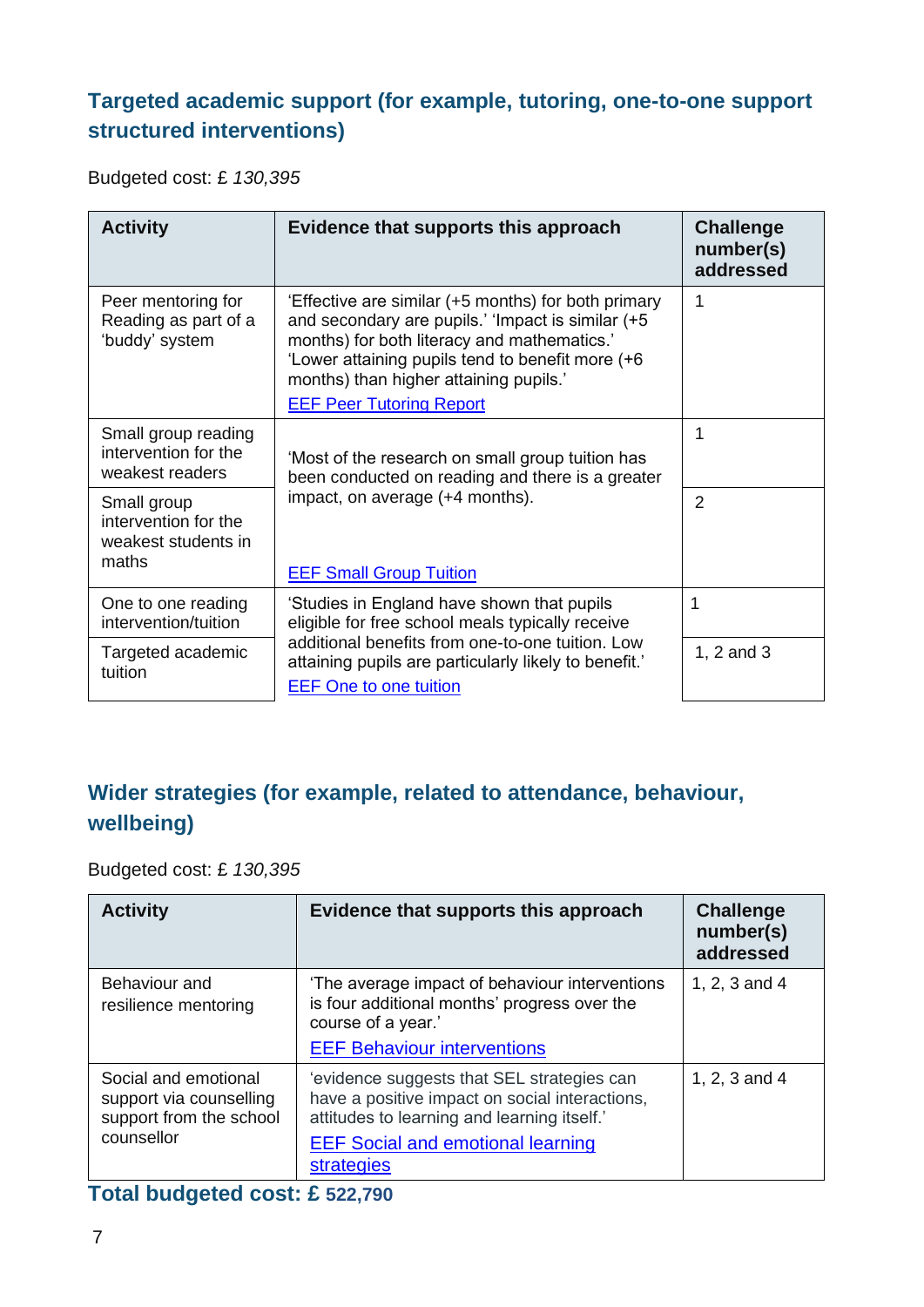## **Part B: Review of outcomes in the previous academic year**

#### **Pupil premium strategy outcomes**

This details the impact that our pupil premium activity had on pupils in the 2020 to 2021 academic year.

NGRT testing showed that the reading ability of pupil premium pupils at KS3, in the academic year 2020-21, improved with an average Standardised Age Score of 4 points. This is equal to 8 months of progress in a 4-month delivery window.

At KS3, on average 8% of PP pupils improved their attainment across all subjects so that 40% of PP pupils were on or exceeding their target grade.

#### **Externally provided programmes**

*Please include the names of any non-DfE programmes that you purchased in the previous academic year. This will help the Department for Education identify which ones are popular in England*

| <b>Programme</b>       | <b>Provider</b>                    |
|------------------------|------------------------------------|
| <b>Action Tutoring</b> | <b>National Tutoring Programme</b> |
|                        |                                    |

### **Service pupil premium funding (optional)**

*For schools that receive this funding, you may wish to provide the following information:* 

| <b>Measure</b>                                                                    | <b>Details</b> |
|-----------------------------------------------------------------------------------|----------------|
| How did you spend your service pupil<br>premium allocation last academic year?    | n/a            |
| What was the impact of that spending on<br>service pupil premium eligible pupils? | n/a            |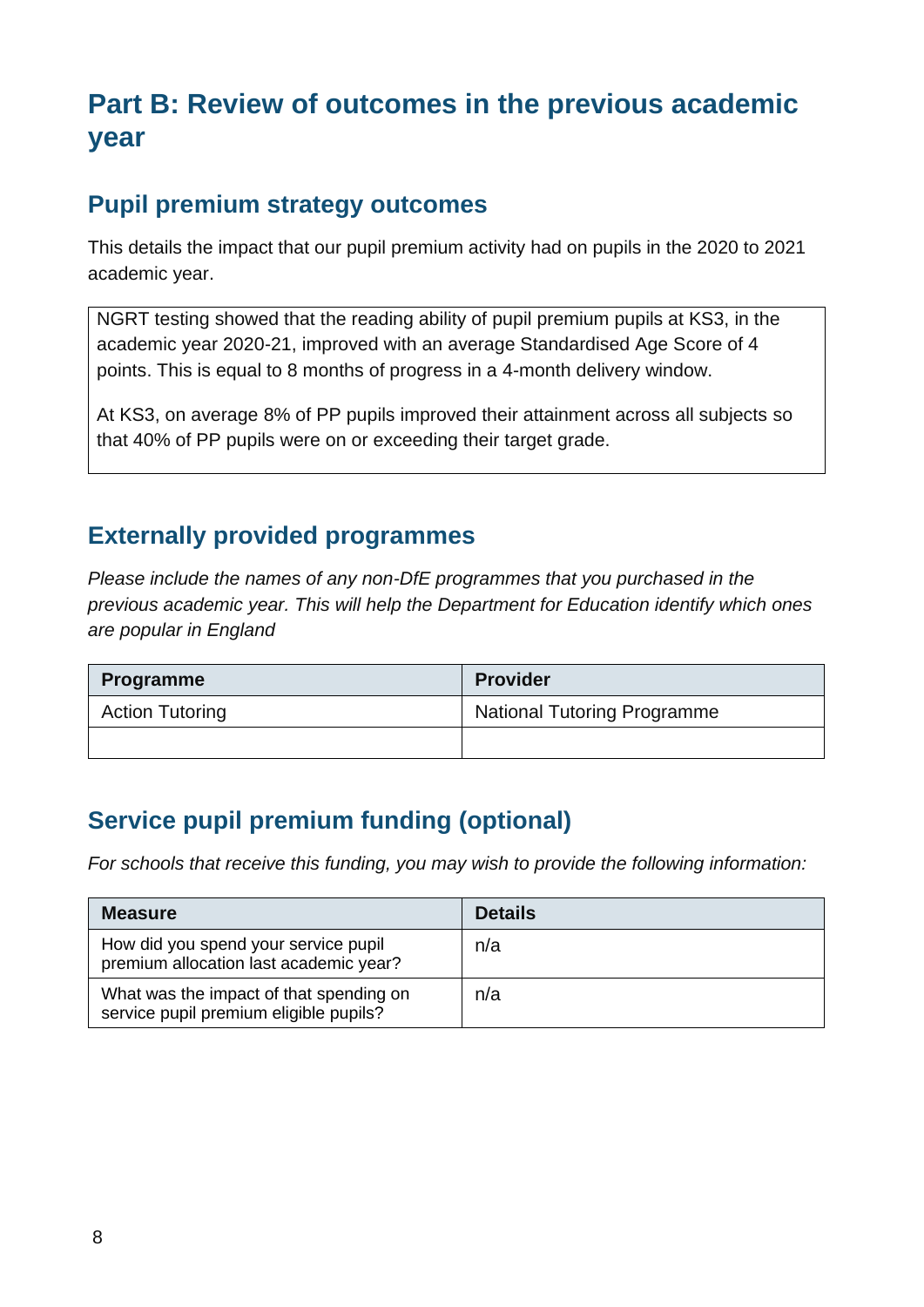# **Further information (optional)**

#### **Additional activity**

The school's pupil premium strategy is also supplemented by additional activities that is supported by pupil premium and catchup funding. This includes:

- Refining and embedding effective assessment for learning and feedback practice. Research from the EEF states that feedback 'has a high impact on learning outcomes. [EEF Feedback](https://educationendowmentfoundation.org.uk/education-evidence/teaching-learning-toolkit/feedback)
- Focused specialist assessments that include NGRT and PASS testing that allow for timely and effective identification of pupil needs to direct intervention planning and delivery.
- Having a focus on deliberate practise to develop the oracy skills of students. This is embedded into lessons and the curriculum delivery. This has recently been supported by Voice 21. EEF [Voice 21: Oracy curriculum, culture, and](https://educationendowmentfoundation.org.uk/projects-and-evaluation/projects/voice-21-pilot?utm_source=/projects-and-evaluation/projects/voice-21-pilot&utm_medium=search&utm_campaign=site_search&search_term=assessments)  [assessment toolkit](https://educationendowmentfoundation.org.uk/projects-and-evaluation/projects/voice-21-pilot?utm_source=/projects-and-evaluation/projects/voice-21-pilot&utm_medium=search&utm_campaign=site_search&search_term=assessments)
- Parental engagement activities to develop a good home to school relationship. The EEF states that 'the average impact of the Parental engagement approaches is about an additional four months' progress over the course of the year.' [EEF Parental engagement](https://educationendowmentfoundation.org.uk/education-evidence/teaching-learning-toolkit/parental-engagement)
- Motivational speakers used to develop their place in society. This also supports their motivation, attitudes towards learning and other as well as overall engagement.
- Offering support for the engagement in wider experiences and activities to enhance cultural capital, wellbeing, attendance and behaviour. This includes support to access school trips and visits, enrolment to the Duke of Edinburgh's Award and ensure that additional materials for lessons are provided i.e. ingredients for food lesson. The school also offers a comprehensive range of additional clubs as part of a 'distinctiveness' curriculum offer.

#### **Planning, implementing and evaluating**

In planning our new pupil premium strategy, we evaluated which activity undertaken in previous years had not had the degree of impact that we had expected. The school's pupil premium strategy is subject to ongoing review to ensure that any changes to context or cohort needs are responded to appropriately.

We triangulated evidence from multiple sources of data including assessments, engagement in class book scrutiny, conversations with parents, students and teachers in order to identify the challenges faced by disadvantaged pupils.

We looked at a number of reports and studies about effective use of pupil premium, the impact of disadvantage on education outcomes and how to address challenges to learning presented by socio-economic disadvantage. We also looked at a number of studies about the impact of the pandemic on disadvantaged pupils.